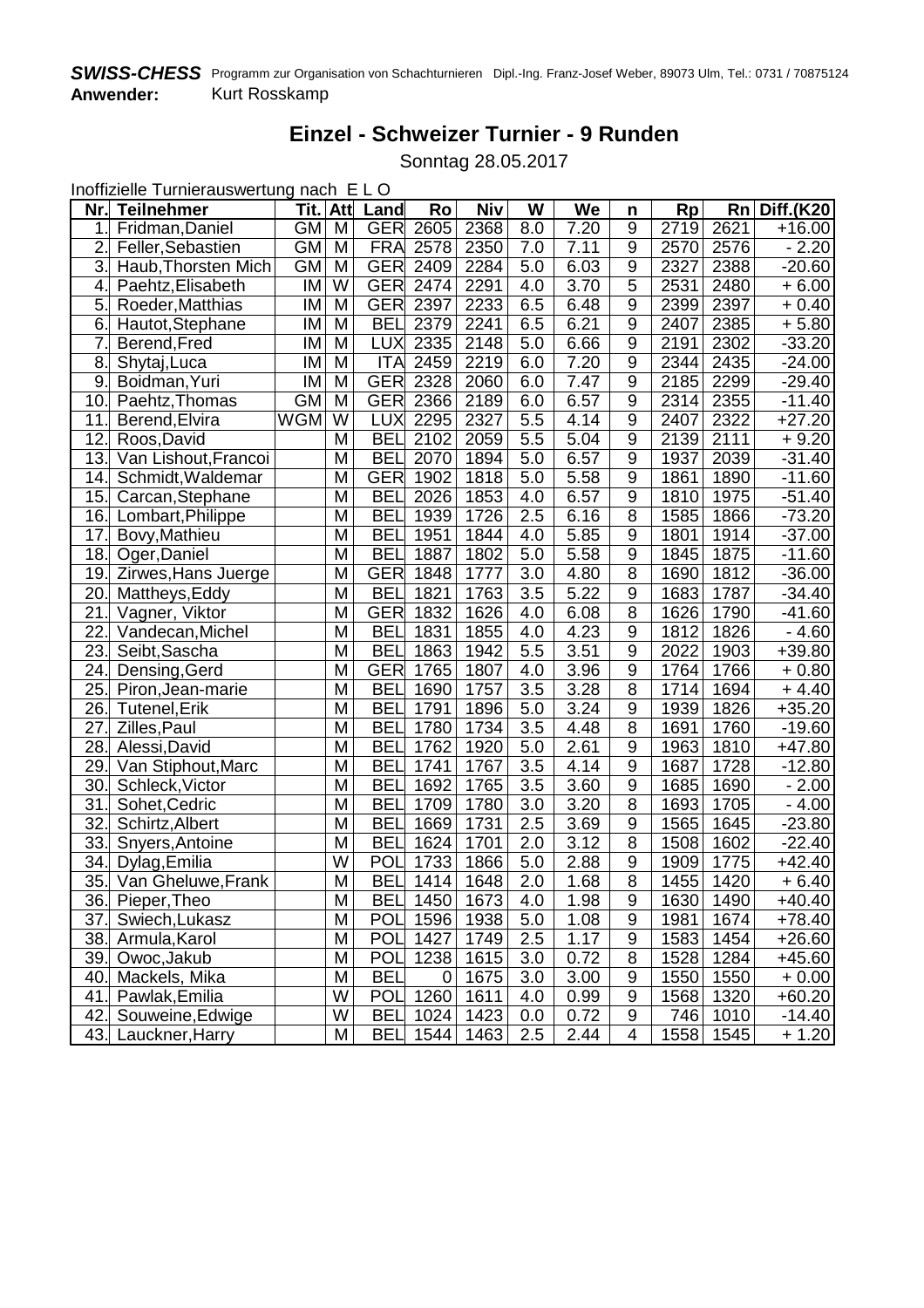## **SWISS-CHESS** Programm zur Organisation von Schachturnieren Dipl.-Ing. Franz-Josef Weber, 89073 Ulm, Tel.: 0731 / 70875124<br>Anwender: Kurt Rosskamp **Kurt Rosskamp**

## **Einzel - Schweizer Turnier - 9 Runden**

Sonntag 28.05.2017

| Fortschrittstabelle: Stand nach der 9. Runde<br>(nach Rangliste) |                        |            |                                 |                                 |                                 |                                   |                                   |                                           |                                   |                                 |                    |               |              |       |
|------------------------------------------------------------------|------------------------|------------|---------------------------------|---------------------------------|---------------------------------|-----------------------------------|-----------------------------------|-------------------------------------------|-----------------------------------|---------------------------------|--------------------|---------------|--------------|-------|
| $Nr$ .                                                           | <b>Teilnehmer</b>      | <b>TWZ</b> | 1                               | $\overline{2}$                  | 3                               | 4                                 | 5                                 | 6                                         | $\overline{7}$                    | 8                               | 9                  | <b>Punkte</b> | MiBuc SoBerg |       |
| $\overline{1}$ .                                                 | Fridman, Daniel        | 2605       | 24s1                            | 5w1                             | 4s1                             | 21w1                              | <b>11s1</b>                       | $8w\frac{1}{2}$                           | $2s\frac{1}{2}$                   | 3w1                             | 9s1                | 8.0           | 41.0         | 45.75 |
| $\overline{2}$                                                   | Feller, Sebastien      | 2578       | 9w1                             | $8s\frac{1}{2}$                 | 23w1                            | $3s\frac{1}{2}$                   | 7w1                               | 12s1                                      | $1w\frac{1}{2}$                   | 6s1                             | $4w\frac{1}{2}$    | 7.0           | 41.0         | 39.75 |
| 3.                                                               | Roeder, Matthias       | 2397       | <b>15s1</b>                     | 19w1                            | 22s1                            | $2w\frac{1}{2}$                   | $8s\frac{1}{2}$                   | $6w\frac{1}{2}$                           | 10 <sub>s</sub> 1                 | 1s0                             | 13w1               | 6.5           | 39.0         | 33.75 |
| 4.                                                               | Hautot, Stephane       | 2379       | 30w1                            | 28s1                            | 1 <sub>W</sub> 0                | 11s0                              | 32w1                              | 22s1                                      | 5w1                               | 8s1                             | $2s\frac{1}{2}$    | 6.5           | 35.5         | 30.50 |
| 5.                                                               | Paehtz, Thomas         | 2366       | 31w1                            | 1s0                             | 9w1                             | 32s1                              | 21s0                              | 18w1                                      | 4s0                               | 11w1                            | 14w1               | 6.0           | 37.0         | 28.00 |
| 6.                                                               | Shytaj, Luca           | 2459       | 34w1                            | 14s1                            | $11w\frac{1}{2}$                | 8s0                               | 23w1                              | $3s\frac{1}{2}$                           | 15w1                              | 2w0                             | 17s1               | 6.0           | 36.0         | 28.25 |
| $\overline{7}$                                                   | Boidman, Yuri          | 2328       | 36s1                            | 22w0                            | 24s1                            | 28w1                              | 2s0                               | 10w0                                      | 27s1                              | <b>15s1</b>                     | 8w1                | 6.0           | 32.0         | 26.00 |
| 8                                                                | Berend, Elvira         | 2295       | 38s1                            | $2w\frac{1}{2}$                 | 26s1                            | 6w1                               | $3w\frac{1}{2}$                   | $1s\frac{1}{2}$                           | <b>11s1</b>                       | 4w <sub>0</sub>                 | $\overline{7s0}$   | 5.5           | 41.0         | 28.25 |
| 9                                                                | Seibt, Sascha          | 1863       | 2s0                             | 38w1                            | 5s0                             | 17w <sup>1</sup> / <sub>2</sub>   | 39s1                              | 26w1                                      | 12w1                              | 10s1                            | 1 <sub>w0</sub>    | 5.5           | 35.0         | 22.00 |
| 10.                                                              | Roos, David            | 2102       | 42w1                            | 11s0                            | 29w1                            | 14s1                              | 12w <sup>1</sup> / <sub>2</sub>   | 7s1                                       | 3w <sub>0</sub>                   | 9w <sub>0</sub>                 | 25s1               | 5.5           | 34.5         | 23.50 |
| 11                                                               | Haub, Thorsten Michael | 2409       | 29s1                            | 10w1                            | $6s\frac{1}{2}$                 | 4w1                               | 1 <sub>W</sub> 0                  | <b>16s1</b>                               | 8w0                               | 5s0                             | $12w\frac{1}{2}$   | 5.0           | 39.5         | 26.50 |
| 12                                                               | Berend, Fred           | 2335       | <b>18s1</b>                     | 20w1                            | 21s0                            | 25w1                              | $10s\frac{1}{2}$                  | 2w0                                       | 9s <sub>0</sub>                   | 33w1                            | $11s\frac{1}{2}$   | 5.0           | 36.0         | 22.75 |
| 13.                                                              | Van Lishout, Francois  | 2070       | 17s1                            | 21w0                            | $15s\frac{1}{2}$                | 39w1                              | <b>16s0</b>                       | $14s$ <sup><math>\frac{1}{2}</math></sup> | 22w1                              | 18w1                            | 3s0                | 5.0           | 35.0         | 21.50 |
| 14.                                                              | Swiech, Lukasz         | 1596       | 35s1                            | 6w <sub>0</sub>                 | 20s1                            | 10w0                              | 28s1                              | $13w\frac{1}{2}$                          | $23s\frac{1}{2}$                  | 16w1                            | 5s0                | 5.0           | 34.5         | 22.00 |
| 15.                                                              | <b>Tutenel, Erik</b>   | 1791       | 3w0                             | 40s1                            | $13w\frac{1}{2}$                | 22s1                              | 29w <sup>1</sup> / <sub>2</sub>   | 25s1                                      | 6s0                               | 7w <sub>0</sub>                 | 33s1               | 5.0           | 32.5         | 18.50 |
| 16.                                                              | Oger, Daniel           | 1887       | 22w0                            | $34s$ <sup>1/2</sup>            | 36w1                            | <b>19s1</b>                       | 13w1                              | 11w0                                      | $17s$ <sup>1</sup> / <sub>2</sub> | 14s0                            | 31w1               | 5.0           | 31.5         | 21.75 |
| 17                                                               | Dylag, Emilia          | 1733       | 13w0                            | 32s0                            | 42w1                            | $9s\frac{1}{2}$                   | 34w1                              | 24s1                                      | 16w <sup>1</sup> / <sub>2</sub>   | 23s1                            | 6w <sub>0</sub>    | 5.0           | 30.5         | 18.75 |
| 18.                                                              | Alessi, David          | 1762       | 12w0                            | 43s1                            | 25w0                            | 20s1                              | 35w1                              | 5s0                                       | 30w1                              | <b>13s0</b>                     | 23w1               | 5.0           | 30.5         | 16.50 |
| 19.                                                              | Schmidt, Waldemar      | 1902       | 40w1                            | 3s0                             | 32w0                            | 16w0                              | 38s1                              | 30s0                                      | 35w1                              | 29s1                            | 24w1               | 5.0           | 26.5         | 16.50 |
| 20.                                                              | Vagner, Viktor         | 1832       | 43s1                            | 12s0                            | 14w0                            | 18w0                              | 26s0                              | 38w1                                      | 40s1                              | 37w1                            | 27s1               | 5.0           | 26.0         | 12.00 |
| $\overline{21}$                                                  | Paehtz, Elisabeth      | 2474       | 32w1                            | 13s1                            | 12w1                            | 1s0                               | 5w1                               |                                           |                                   |                                 |                    | 4.0           | 39.0         | 19.50 |
| $\overline{22}$                                                  | Owoc, Jakub            | 1238       | <b>16s1</b>                     | 7s1                             | 3w <sub>0</sub>                 | 15w0                              | 33s1                              | 4w <sub>0</sub>                           | <b>13s0</b>                       | 27w0                            | 37s1               | 4.0           | 35.0         | 17.50 |
| 23.                                                              | Bovy, Mathieu          | 1951       | 39s <sup>1/2</sup>              | 35w1                            | 2s0                             | 26w1                              | 6s <sub>0</sub>                   | 29s1                                      | 14w <sup>1</sup> / <sub>2</sub>   | 17w0                            | <b>18s0</b>        | 4.0           | 32.5         | 15.25 |
| 24.                                                              | Vandecan, Michel       | 1831       | 1 <sub>W</sub> 0                | 31s1                            | 7w <sub>0</sub>                 | $34s$ <sup>1</sup> / <sub>2</sub> | 36s1                              | 17w0                                      | 39s1                              | 25w <sup>1</sup> / <sub>2</sub> | 19s0               | 4.0           | 31.0         | 13.75 |
| 25.                                                              | Carcan, Stephane       | 2026       | $27s$ <sup>1/2</sup>            | 39w <sup>1</sup> / <sub>2</sub> | <b>18s1</b>                     | 12s0                              | 30w1                              | 15w0                                      | $33s\frac{1}{2}$                  | $24s$ <sup>1/2</sup>            | 10w0               | 4.0           | 30.5         | 16.00 |
| $\overline{26}$                                                  | Pawlak, Emilia         | 1260       | 33s1                            | $27w\frac{1}{2}$                | 8w <sub>0</sub>                 | 23s0                              | 20w1                              | 9s0                                       | 29w0                              | 39s1                            | $30w\frac{1}{2}$   | 4.0           | 30.0         | 15.00 |
| 27                                                               | Pieper, Theo           | 1450       | 25w <sup>1</sup> / <sub>2</sub> | $26s\frac{1}{2}$                | 28w0                            | 30s0                              | 31w1                              | 32s1                                      | 7w <sub>0</sub>                   | 22s1                            | 20w0               | 4.0           | 29.0         | 15.50 |
| 28                                                               | Zirwes, Hans Juergen   | 1848       | 37s1                            | 4w <sub>0</sub>                 | 27s1                            | <b>7s0</b>                        | 14w0                              | 33w0                                      | 36s1                              | 31s0                            | 39w1               | 4.0           | 29.0         | 13.00 |
| 29.                                                              | Densing, Gerd          | 1765       | 11w0                            | 42s1                            | <b>10s0</b>                     | 38w1                              | $15s$ <sup>1</sup> / <sub>2</sub> | 23w0                                      | 26s1                              | 19w0                            | 36s <sup>1/2</sup> | 4.0           | 29.0         | 12.75 |
| 30.                                                              | Zilles, Paul           | 1780       | 4s0                             | 37w <sup>1</sup> / <sub>2</sub> | 39s <sup>1/2</sup>              | 27w1                              | 25s0                              | 19w1                                      | <b>18s0</b>                       | 34w <sup>1</sup> / <sub>2</sub> | 26s <sup>1/2</sup> | 4.0           | 28.5         | 15.50 |
| 31.                                                              | Sohet, Cedric          | 1709       | 5s0                             | 24w0                            | 37s1                            | 33w0                              | 27s0                              | 42w1                                      | 38s1                              | 28w1                            | <b>16s0</b>        | 4.0           | 26.0         | 11.50 |
| $\overline{32}$                                                  | Piron, Jean-marie      | 1690       | 21s0                            | 17w1                            | <b>19s1</b>                     | 5w <sub>0</sub>                   | 4s0                               | 27w0                                      | 37s0                              | 40w <sup>1</sup> / <sub>2</sub> | 43w1               | 3.5           | 31.5         | 11.25 |
| 33.                                                              | Mattheys, Eddy         | 1821       | 26w0                            | $36s\frac{1}{2}$                | 34w <sup>1</sup> / <sub>2</sub> | 31s1                              | 22w0                              | 28s1                                      | 25w <sup>1</sup> / <sub>2</sub>   | 12s0                            | 15w0               | 3.5           | 28.5         | 13.50 |